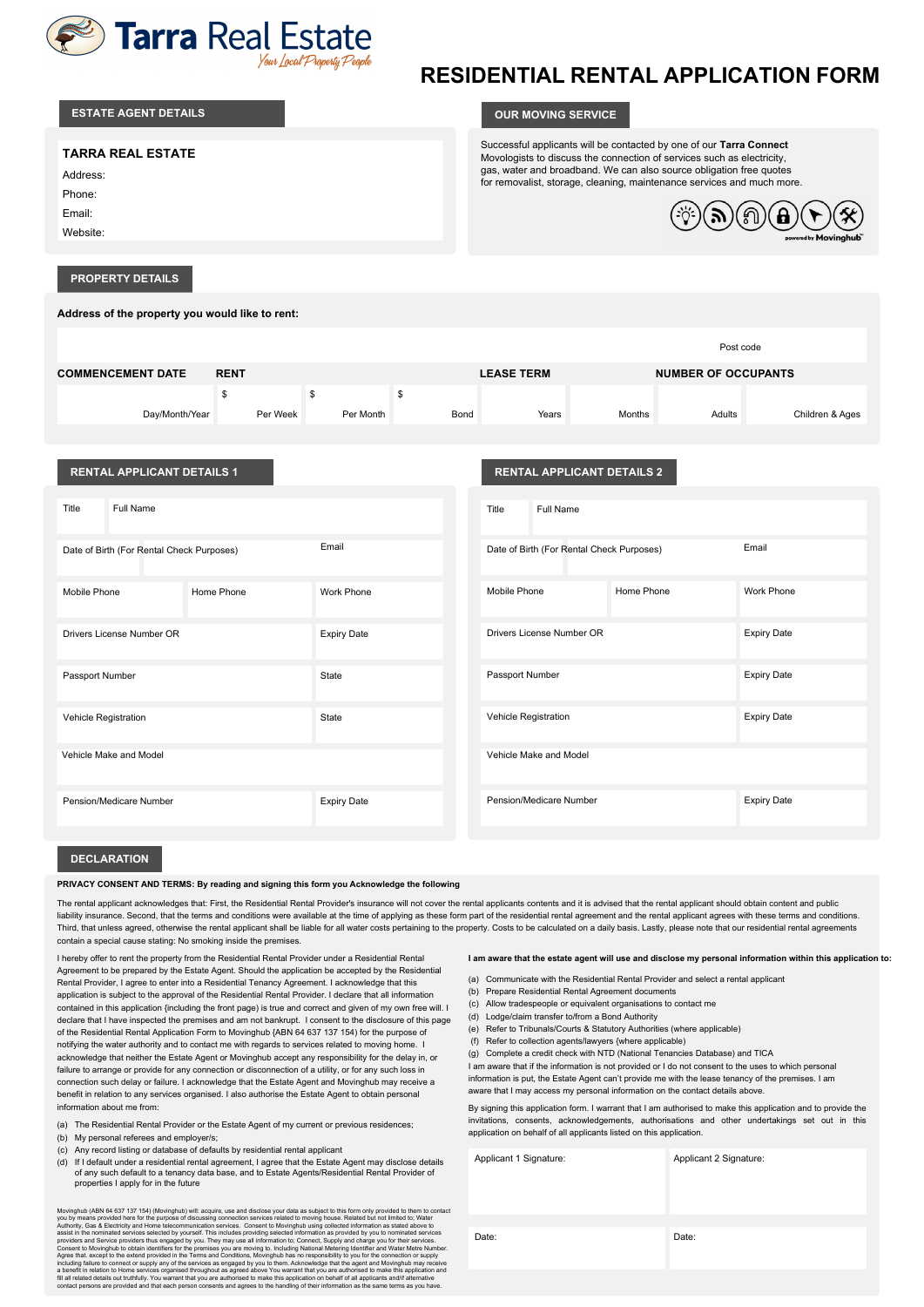## **RENTAL APPLICANT DETAILS 1**

| <b>Current Full Address</b> |  |
|-----------------------------|--|
|-----------------------------|--|

|                                                |                |            | Postcode              |
|------------------------------------------------|----------------|------------|-----------------------|
| Length of Stay                                 | Years / Months | Rent<br>\$ |                       |
| Reason for Leaving                             |                |            |                       |
| Residential Rental Provider/Estate Agent Name: |                |            | <b>Contact Number</b> |
| <b>Previous address</b>                        |                |            |                       |
|                                                |                |            | Postcode              |
| Length of Stay                                 | Year/s Month/s | Rent<br>\$ |                       |
| Reason for Leaving                             |                |            |                       |
| Residential Rental Provider/Estate Agent       |                |            | <b>Contact Number</b> |

|  | <b>RENTAL APPLICANT DETAILS 2</b> |  |
|--|-----------------------------------|--|
|  |                                   |  |

| <b>Current Full Address</b>                    |                |            |                       |
|------------------------------------------------|----------------|------------|-----------------------|
|                                                |                |            | Postcode              |
| Length of Stay                                 | Years / Months | Rent<br>\$ |                       |
| Reason for Leaving                             |                |            |                       |
| Residential Rental Provider/Estate Agent Name: |                |            | <b>Contact Number</b> |
| <b>Previous address</b>                        |                |            |                       |
|                                                |                |            | Postcode              |
| Length of Stay                                 | Year/s Month/s | Rent<br>\$ |                       |
| Reason for Leaving                             |                |            |                       |

Residential Rental Provider/Estate Agent Contact Number

### **RENTAL APPLICANT DETAILS 1 RENTAL APPLICANT DETAILS 2**

| <b>Present Occupation</b>                   |                    |                                                | <b>Present Occupation</b>                   |                 |                    |                                                |
|---------------------------------------------|--------------------|------------------------------------------------|---------------------------------------------|-----------------|--------------------|------------------------------------------------|
| Occupation (To assess capacity to pay rent) |                    |                                                | Occupation (To assess capacity to pay rent) |                 |                    |                                                |
| Full Time<br>Part Time                      | Casual             | Self Employed                                  | Full Time                                   | Part Time       | Casual             | Self Employed                                  |
| Employer's Name                             |                    |                                                | Employer's Name                             |                 |                    |                                                |
| Employer's Address                          |                    |                                                | Employer's Address                          |                 |                    |                                                |
| <b>Contact Name</b>                         |                    | Phone                                          | <b>Contact Name</b>                         |                 | Phone              |                                                |
| Length of Employment<br>Years / Months      | \$                 | Weekly Income (To assess capacity to pay rent) | Length of Employment                        | Years / Months  | \$                 | Weekly Income (To assess capacity to pay rent) |
| <b>Previous Occupation</b>                  |                    |                                                | <b>Previous Occupation</b>                  |                 |                    |                                                |
| Occupation (To assess capacity to pay rent) |                    |                                                | Occupation (To assess capacity to pay rent) |                 |                    |                                                |
| Full Time<br>Part Time                      | Casual             | Self Employed                                  | Full Time                                   | Part Time       | Casual             | Self Employed                                  |
| Employer's Name                             |                    |                                                | Employer's Name                             |                 |                    |                                                |
| Employer's Address                          |                    |                                                | Employer's Address                          |                 |                    |                                                |
| <b>Contact Name</b>                         |                    | Phone                                          | <b>Contact Name</b>                         |                 | Phone              |                                                |
| Length of Employment<br>Years/s Month/s     | \$                 | Weekly Income (To assess capacity to pay rent) | Length of Employment                        | Years/s Month/s | \$                 | Weekly Income (To assess capacity to pay rent) |
| <b>Next of Kin (Not residing with you)</b>  |                    |                                                | <b>Next of Kin (Not residing with you)</b>  |                 |                    |                                                |
| Full Name                                   |                    |                                                | Full Name                                   |                 |                    |                                                |
| Home Number                                 | Work/Mobile Number |                                                | Home Number                                 |                 | Work/Mobile Number |                                                |
| Relationship                                |                    |                                                | Relationship                                |                 |                    |                                                |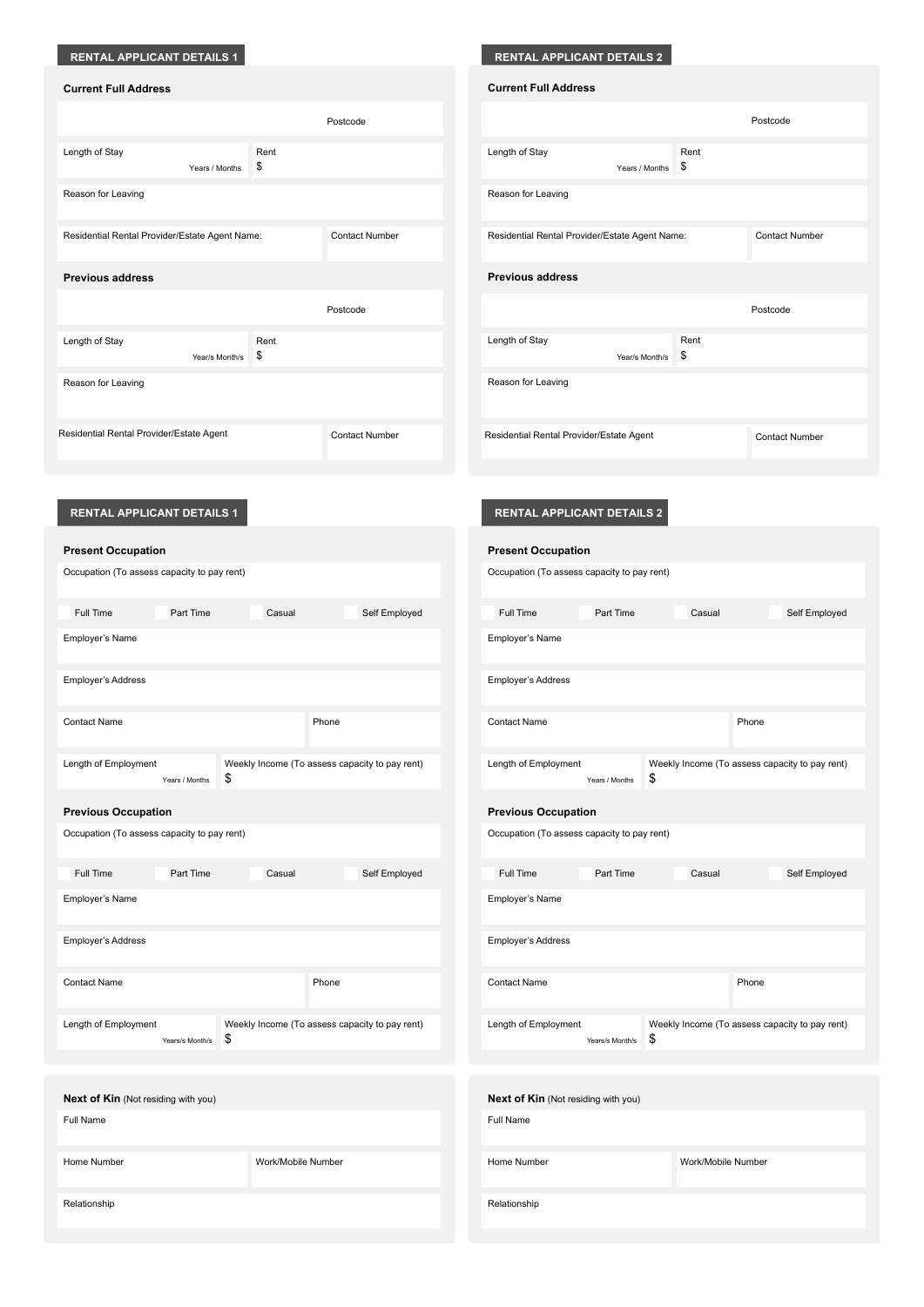|  | References (Should not be related to you and have agreed to be your referees) |
|--|-------------------------------------------------------------------------------|
|--|-------------------------------------------------------------------------------|

| 1. Full Name |                    |
|--------------|--------------------|
| Home Number  | Work/Mobile Number |
| Email        |                    |
| Relationship |                    |
| 2. Full Name |                    |
| Home Number  | Work/Mobile Number |
| Email        |                    |
| Relationship |                    |

| References (Should not be related to you and have agreed to be your referees) |                    |  |  |  |
|-------------------------------------------------------------------------------|--------------------|--|--|--|
| 1. Full Name                                                                  |                    |  |  |  |
| Home Number                                                                   | Work/Mobile Number |  |  |  |
| Email                                                                         |                    |  |  |  |
| Relationship                                                                  |                    |  |  |  |
| 2. Full Name                                                                  |                    |  |  |  |
| Home Number                                                                   | Work/Mobile Number |  |  |  |
| Email                                                                         |                    |  |  |  |
| Relationship                                                                  |                    |  |  |  |

#### **If you are a Student**

Student Identification Number:

| What University, TAFE or School do you attend? |
|------------------------------------------------|
|                                                |

Visa Expiry

| Overseas Student? |        |
|-------------------|--------|
|                   | Yes/No |
|                   |        |
| Date:             |        |
|                   |        |

Yes/No

#### **OTHER INFORMATION**

Children (How many and Ages)

Pets (Number of Pets, Age(s), Breed and Council Registration Number)

Additional Requests **Smoker?** 

**PROPERTY MANAGER NAME:**

### **100 POINTS — OPTION LIST**

What University, TAFE or School do you attend?

Visa Expiry **Date:** 

Student Identification Number: Overseas Student?

**If you are a Student**

| PLEASE PROVIDE US WITH 100 POINTS OF ID:   |                                                                    |  |  |
|--------------------------------------------|--------------------------------------------------------------------|--|--|
| 40 Points                                  | Drivers License; OR Passport; OR Proof of Age Card; OR Student ID  |  |  |
| 30 Points                                  | Copy of Gas/Water/Electricity Account                              |  |  |
| 20 Points                                  | Copy of Medicare Card                                              |  |  |
| 10 Points                                  | Concession/Pension Card                                            |  |  |
| PLEASE ALSO ATTACH THE FOLLOWING DOCUMENTS |                                                                    |  |  |
| $\bullet$ .                                | <b>Droof of rental history</b><br>$\cdot$ Draaf of current address |  |  |

Yes/No

Proof of rental history **•** Proof of current address • Proof of income • Utility statement or Council rates notice • Printout of tenancy history or Last four rental receipts • 3 previous pay slips or Bank statement or Tax returns if selfemployed